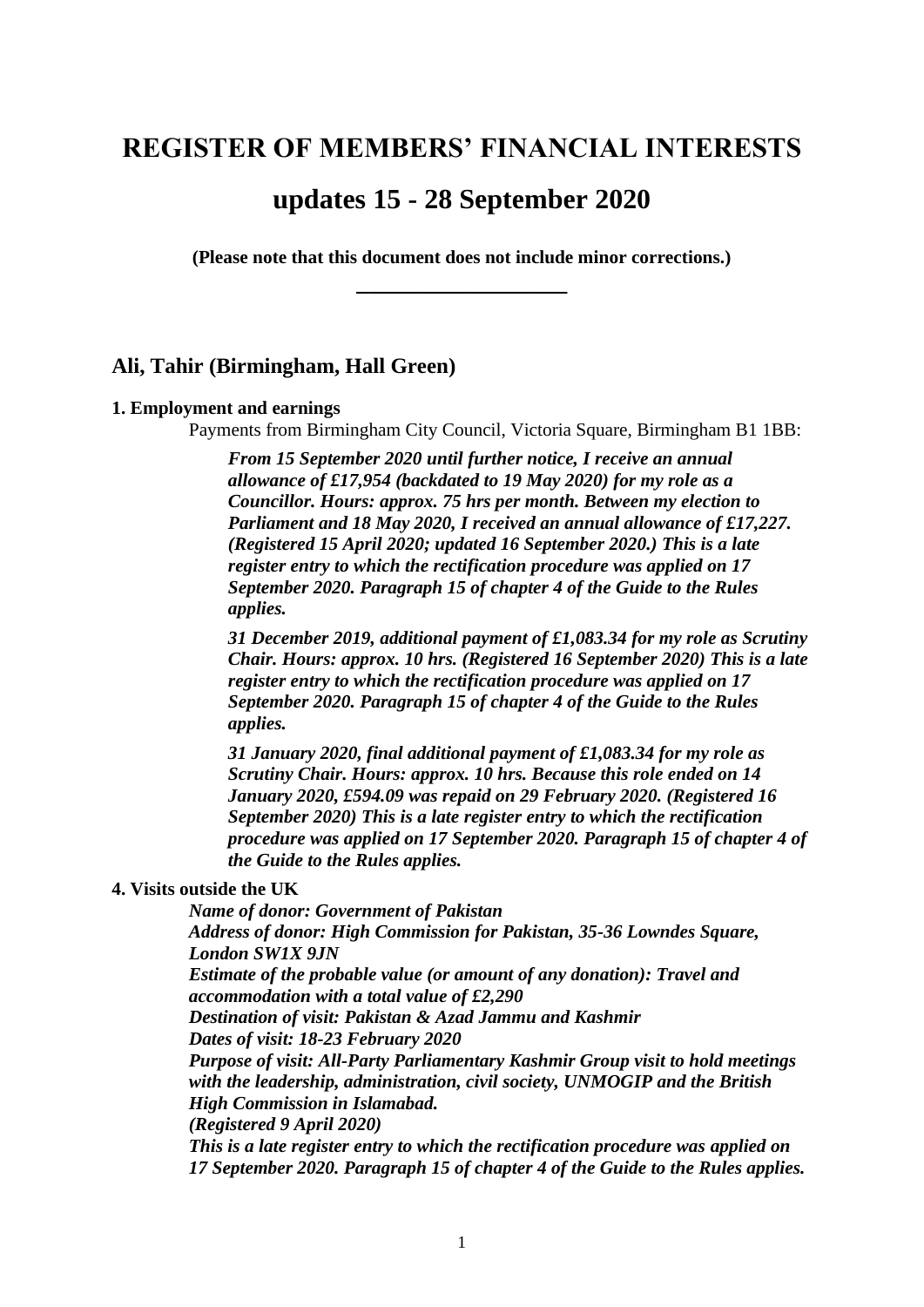#### **8. Miscellaneous**

*Engineer, Royal Mail, St Stephens Street, Aston, Birmingham B6 4AA. On unpaid leave since 13 December 2019. (Registered 08 January 2020; updated 14 April 2020) This is a late register update to which the rectification procedure was applied on 17 September 2020. Paragraph 15 of chapter 4 of the Guide to the Rules applies.*

# **Benton, Scott (Blackpool South)**

### **1. Employment and earnings**

13 December 2019, received £1,935.75 from Calderdale Council, Town Hall, Crossley Street, Halifax HX1 1UJ, for my roles as Councillor and Conservative Group Leader. Hours: 25 hrs. (Registered 06 January 2020; updated 24 September 2020)

27 December 2019, received £311.41 from West Yorkshire Fire & Rescue Authority, Oakroyd Hall, Bradford Road, Birkenshaw BD11 2DY, for my role as Local Councillor Representative. Hours: 5 hrs. (Registered 06 January 2020; updated 24 September 2020)

Allowances from Calderdale Council, Town Hall, Crossley Street, Halifax HX1 1UJ, for my role as Councillor, to which I commit approx. 8 hrs a month:

15 January 2020, received £1,550.74. (Registered 25 June 2020; updated 24 September 2020)

15 February 2020, received £547.12. (Registered 25 June 2020; updated 24 September 2020)

15 March 2020, received £879.92. (Registered 25 June 2020; updated 24 September 2020)

15 April 2020, received £879.92. (Registered 25 June 2020; updated 24 September 2020)

15 May 2020, received £879.92. (Registered 25 June 2020; updated 24 September 2020)

From 15 June 2020 until further notice I expect to receive £879.92 a month. (Registered 25 June 2020; updated 24 September 2020)

# **Brabin, Tracy (Batley and Spen)**

### **1. Employment and earnings**

Payments from Savanta ComRes, 75 Bermondsey Street, London SE1 3XF, for completing surveys. All fees paid direct to charity:

9 January 2020, payment of £75. Hours: approx. 1 hr. (Registered 17 September 2020)

6 February 2020, payment of £75. Hours: approx. 1 hr. (Registered 17 September 2020)

13 March 2020, payment of £75. Hours: approx. 1 hr. (Registered 17 September 2020)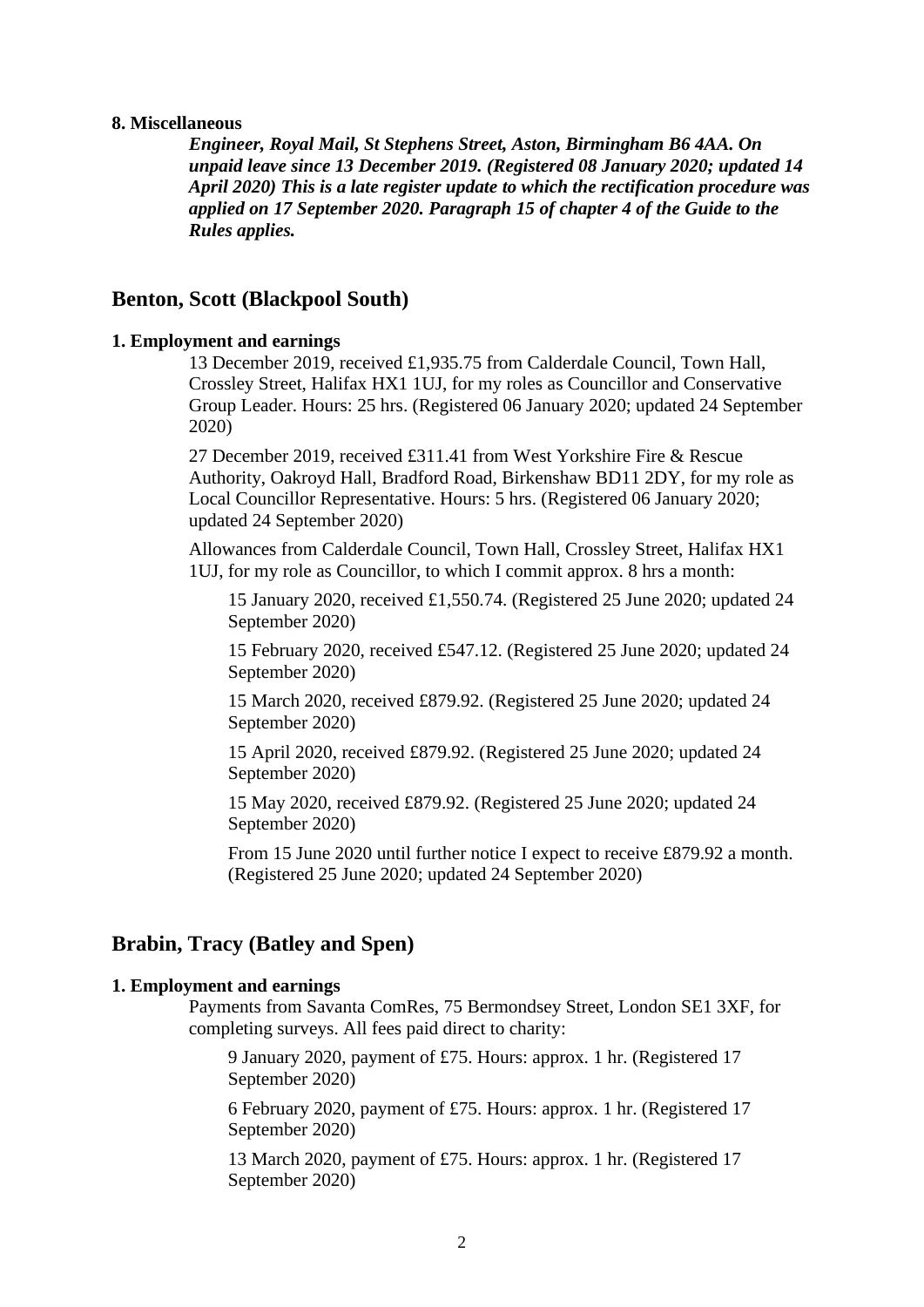24 April 2020, payment of £75. Hours: approx. 1 hr. (Registered 17 September 2020)

26 May 2020, payment of £75. Hours: approx. 1 hr. (Registered 17 September 2020)

2 July 2020, payment of £75. Hours: approx. 1 hr. (Registered 17 September 2020)

8 September 2020, payment of £75. Hours: approx. 1 hr. (Registered 17 September 2020)

Payments from YouGov, 50 Featherstone St, London EC1Y 8RT, for opinion surveys. All fees paid direct to charity:

29 May 2020, payment of £70. Hours: 30 mins. (Registered 17 September 2020)

23 June 2020, payment of £100. Hours: 30 mins. (Registered 17 September 2020)

10 July 2020, payment of £100. Hours: 30 mins. (Registered 17 September 2020)

9 September 2020, payment of £100. Hours: 30 mins. (Registered 17 September 2020)

Payments from Ipsos MORI, 3 Thomas More St, London E1W 1YW, for research interviews. All fees paid direct to charity:

29 July 2020, payment of £250. Hours: approx. 1 hr. (Registered 17 September 2020)

### **Britcliffe, Sara (Hyndburn)**

### **2. (a) Support linked to an MP but received by a local party organisation or indirectly via a central party organisation**

Name of donor: The Fat Badger in Harrogate (UK) LTD Address of donor: West House, King Cross Road, Halifax HX1 1EB Amount of donation or nature and value if donation in kind: £9,000 Donor status: company, registration 09963436 (Registered 18 September 2020)

# **Bruce, Fiona (Congleton)**

#### **1. Employment and earnings**

Fiona Bruce and Co LLP; solicitors practice. Address: Justice House, 3 Grappenhall Rd, Stockton Heath, Warrington WA4 2AH. Consultancy fees received:

31 August 2020, received £5,000. Hours: 8 hrs. (Registered 28 September 2020)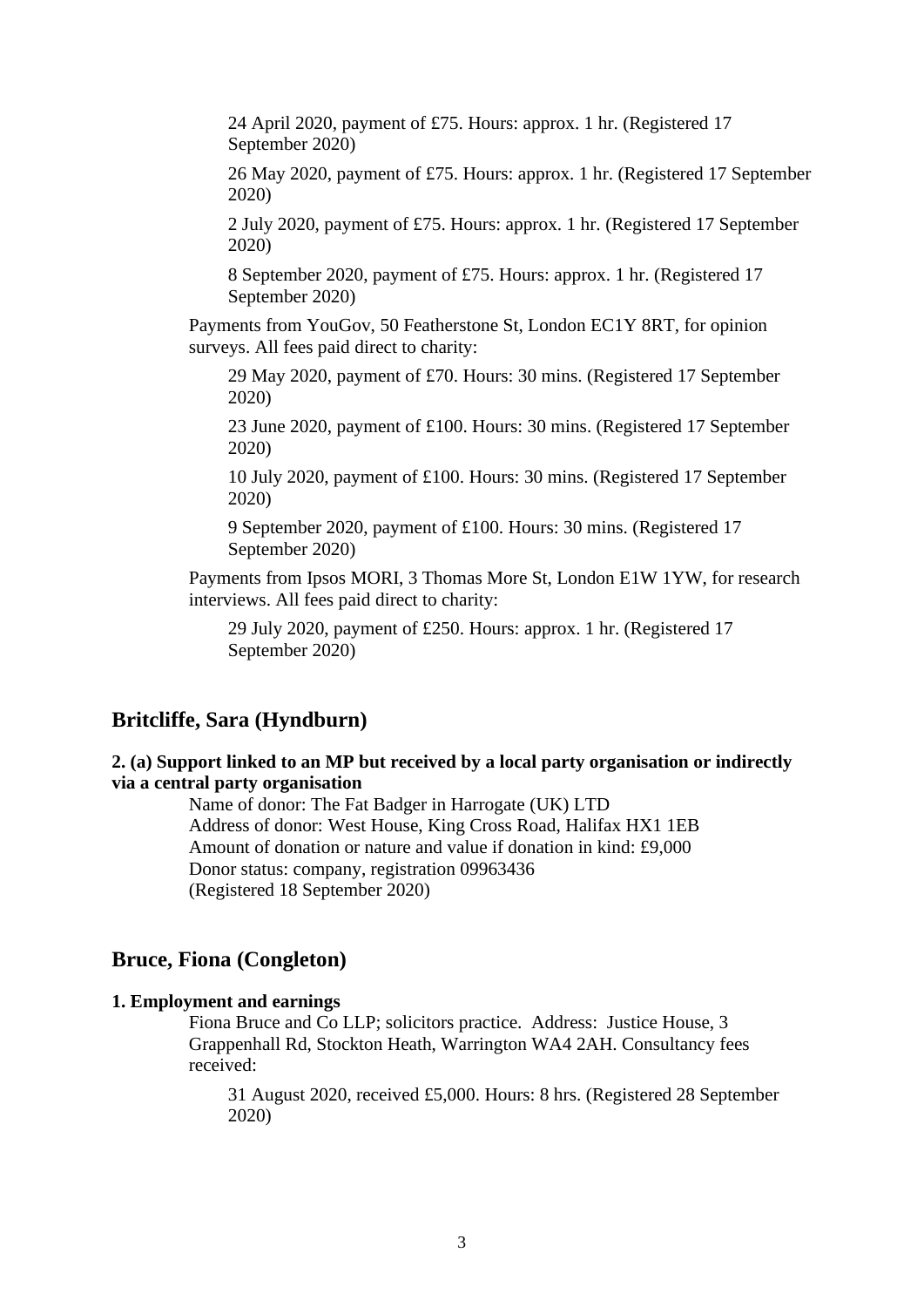# **Butler, Dawn (Brent Central)**

#### **1. Employment and earnings**

17 September 2020, received £200 from the BBC, Portland Place, London W1A 1AA, for appearing on Any Questions. Hours: 3 hrs. (Registered 18 September 2020)

### **Cairns, Alun (Vale of Glamorgan)**

### **1. Employment and earnings**

Payments received from YouGov plc, 50 Featherstone St, London EC1Y 8RT, for completing opinion surveys:

11 September 2020, received £100. Hours: 45 mins. (Registered 23 September 2020)

11 September 2020, received £250 from Ipsos MORI, 3 Thomas More Square, London, E1W 1YW, for a survey. Hours: 1 hr. (Registered 23 September 2020)

From 1 September 2020, Senior Adviser to Veezu Holdings Ltd (private hire transport and technology platform), Raleigh House, Langstone Business Village, Newport NP18 2LH. Until further notice I receive £15,000 a year, paid monthly, for providing strategic advice. Hours: up to 70 hrs a year. I consulted ACoBA about this appointment. (Registered 28 September 2020)

# **Cameron, Dr Lisa (East Kilbride, Strathaven and Lesmahagow)**

#### **1. Employment and earnings**

Payments from YouGov, 50 Featherstone Street, London EC1Y 8RT, for surveys:

21 April 2020, payment of £50. Hours: 10 mins. (Registered 22 September 2020)

9 July 2020, payment of £70. Hours: 10 mins. (Registered 22 September 2020)

31 July 2020, payment of £100. Hours: 15 mins. (Registered 22 September 2020)

11 September 2020, payment of £100. Hours: 15 mins. (Registered 22 September 2020)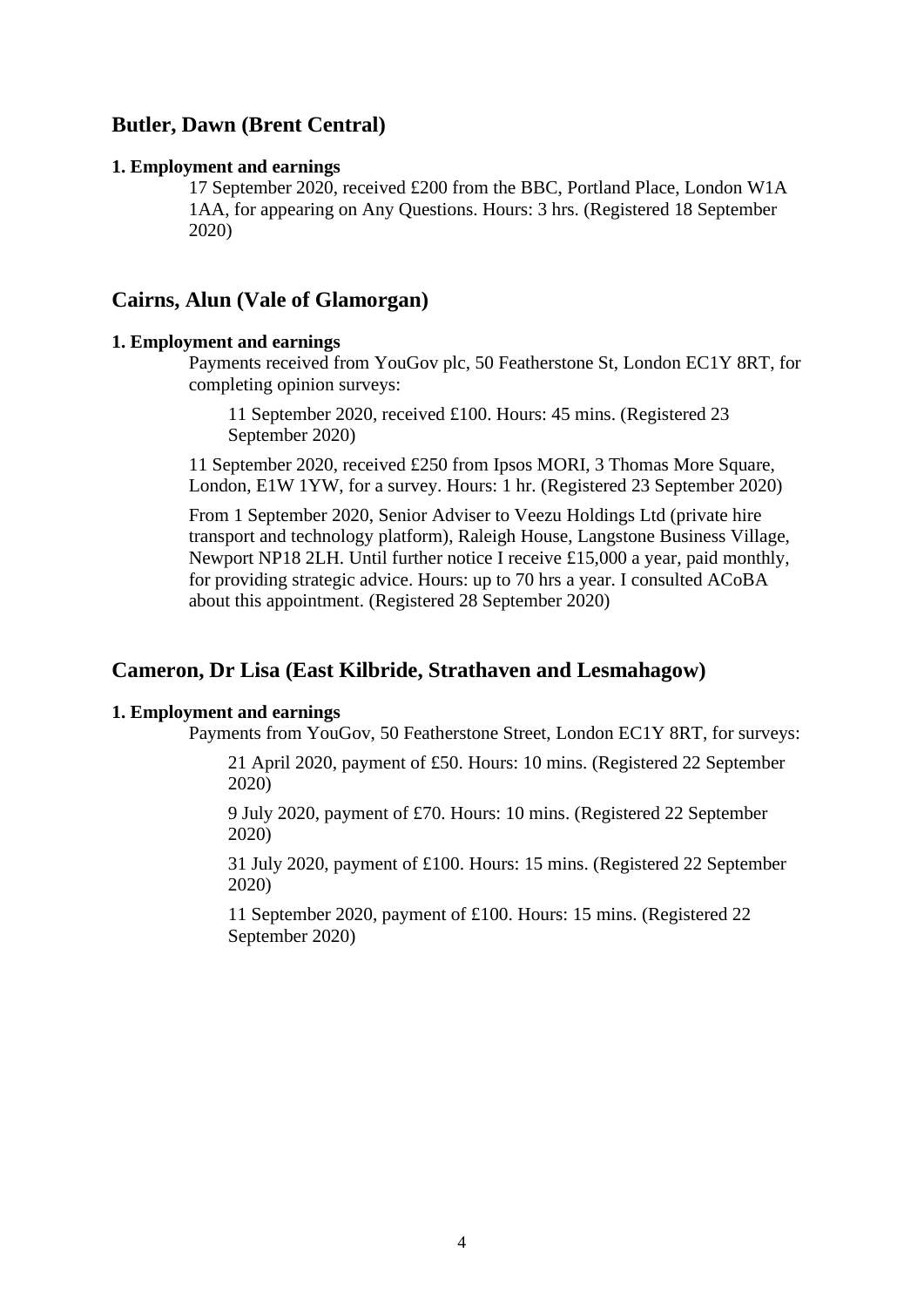# **Caulfield, Maria (Lewes)**

#### **1. Employment and earnings**

Registered nurse at Royal Marsden Hospital, Fulham Road, London SW1 6JJ:

21 August 2020, received £154. Hours: 12.5 hrs. (Registered 15 September 2020)

28 August 2020, received £140. Hours: 12.5 hrs. (Registered 15 September 2020)

11 September 2020, received £180. Hours: 12.5 hrs. (Registered 15 September 2020)

# **Corbyn, Jeremy (Islington North)**

### **2. (b) Any other support not included in Category 2(a)**

Name of donor: Momentum Campaign (Services) Ltd Address of donor: Walkden House, 10 Melton Street, London NW1 2EJ Amount of donation or nature and value if donation in kind: Donation of £50,000 towards my campaign for leadership of the Labour Party. This was previously an unsecured loan, received and accepted on 12 July 2016. It was converted to a donation on 24 September 2020. Date received: 24 September 2020 Date accepted: 24 September 2020 Donor status: company, registration 09654873 (Registered 04 August 2016; updated 24 September 2020)

### **Coutinho, Claire (East Surrey)**

### **6. Land and property portfolio: (i) value over £100,000 and/or (ii) giving rental income of over £10,000 a year**

From 24 August 2020, a flat in London: (i). (Registered 28 September 2020)

### **Davey, Ed (Kingston and Surbiton)**

### **2. (b) Any other support not included in Category 2(a)**

Name of donor: Onecross Partners Ltd Address of donor: The Nova Centre, 1 Purser Road, Northampton NN1 4PG Amount of donation or nature and value if donation in kind: £3,000 towards my campaign for leadership of the Liberal Democrat party Date received: 7 August 2020 Date accepted: 9 August 2020 Donor status: company, registration 12295397 (Registered 21 September 2020)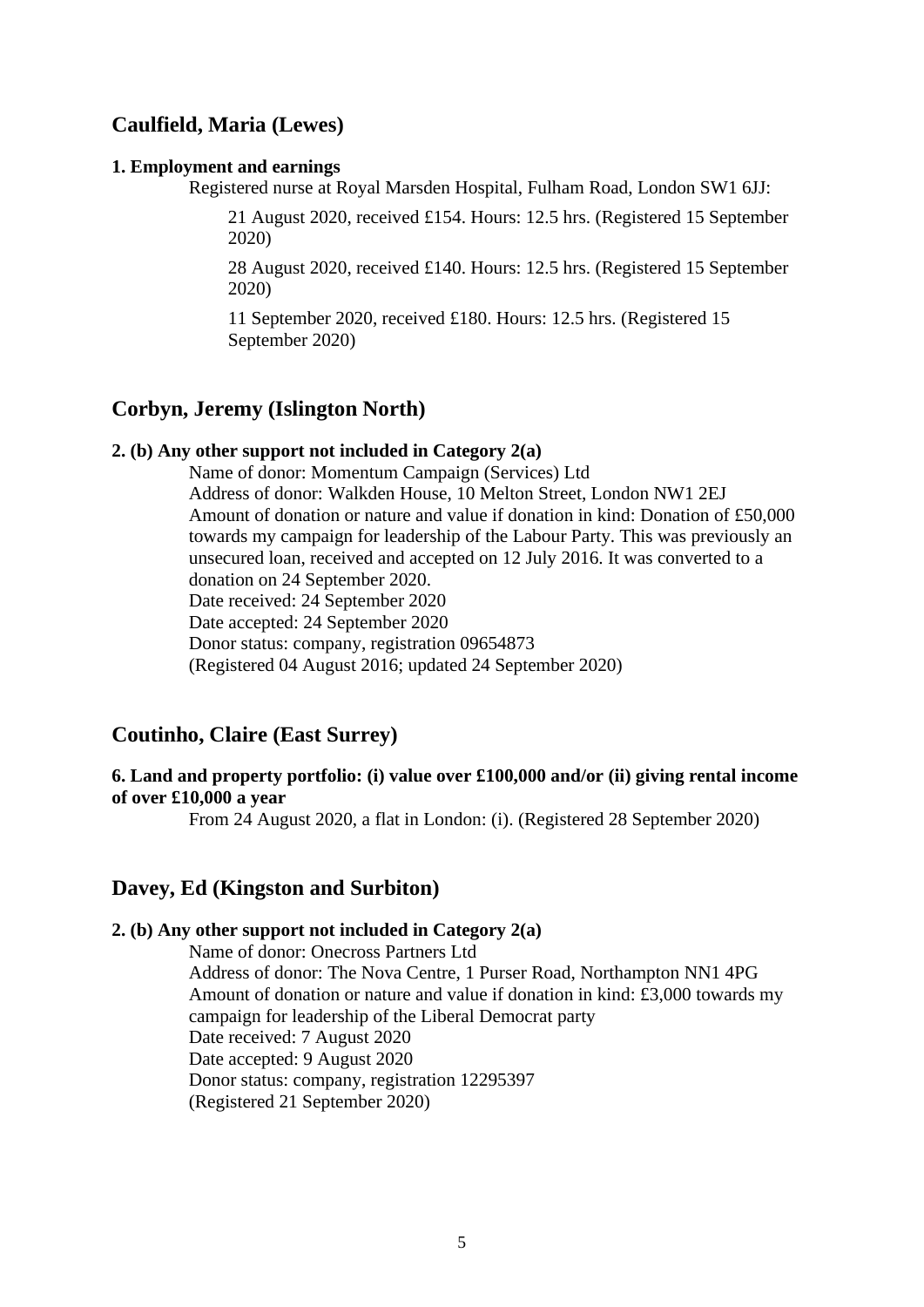# **Davies-Jones, Alex (Pontypridd)**

#### **1. Employment and earnings**

Payments from YouGov, 50 Featherstone Street, London EC1Y 8RT, for opinion surveys:

23 September 2020, payment of £100. Hours: 30 mins. Fee paid direct to my constituency party. (Registered 23 September 2020)

### **Dines, Miss Sarah (Derbyshire Dales)**

### **1. Employment and earnings**

Payments from Brendan Fleming Solicitors of 165 Newhall Street, St Paul's Square, Birmingham B3 1SW, for legal services provided as a barrister:

7 September 2020, received £28,922.18 plus VAT. Hours: none since my election. (Registered 28 September 2020)

9 September 2020, received £581.25 plus VAT from Setfords Solicitors, Jenner House, 1A Jenner Road, Guildford GU1 3PH, for legal services provided as a barrister. Hours: none since my election. (Registered 28 September 2020)

### **Dorries, Ms Nadine (Mid Bedfordshire)**

### **1. Employment and earnings**

From February 2016, as an author, payments from Head of Zeus Publishing; a client of Averbrook Ltd. Address: 45-47 Clerkenwell Green London EC1R 0HT, via Sheil Land, 52 Doughty Street. London WC1N 2LS. Hours: 12 nonconsecutive hrs per week. (Updated 20 January 2016, 14 October 2016 and 2 March 2018)

16 September 2020, received £5,000 in royalties. Hours: no additional hours. (Registered 25 September 2020)

24 September 2020, received £61,000 as a contractual payment. Hours: no additional hours to those listed on 2 March 2018. (Registered 25 September 2020)

# **Dowd, Peter (Bootle)**

#### **1. Employment and earnings**

Payments from Populus, Northburgh House, 10 Northburgh St, London EC1V 0AT, for completing opinion surveys:

16 September 2020, received £50. Hours: 30 mins. (Registered 18 September 2020)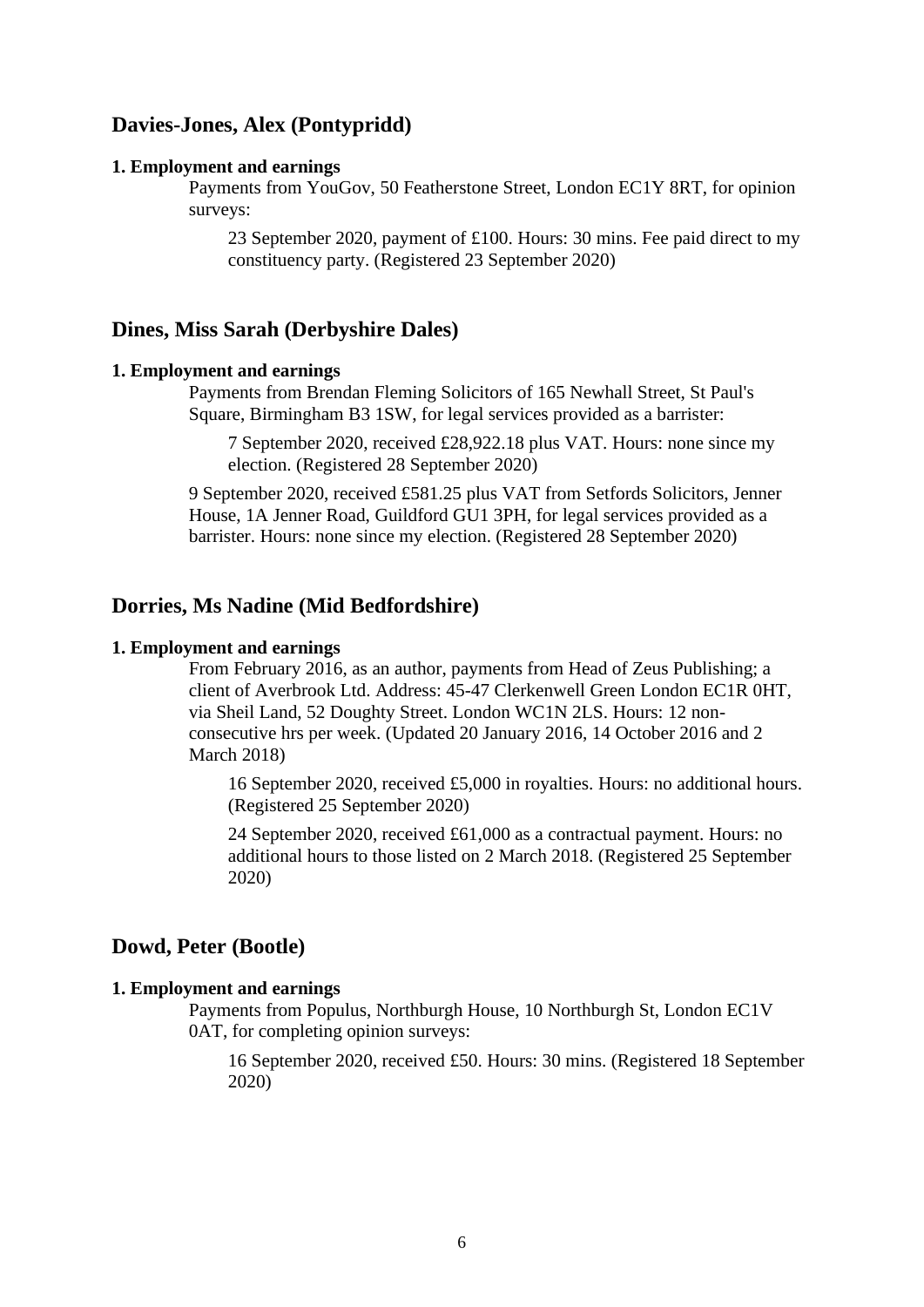### **Duncan Smith, Sir Iain (Chingford and Woodford Green)**

#### **1. Employment and earnings**

Payments for articles in the Sun Newspaper, from News UK and Ireland, 1 London Bridge Street, London SE1 9GF:

10 June 2020, received £400 for an article published on 10 November 2019. Hours: 4 hrs. (Registered 16 September 2020)

14 April 2020, received £300 from Independent Digital News & Media Ltd, 2 Derry Street, London W8 5HF, for an article for the Independent published on 31 January 2020. Hours: 4 hrs. (Registered 16 September 2020)

### **Elphicke, Mrs Natalie (Dover)**

#### **1. Employment and earnings**

26 August 2020, received £25,000 from News UK, 1 London Bridge Street, London SE1 9GF, for two newspaper articles, published on 2 and 3 August 2020. Hours: 12 hrs. (Registered 14 September 2020)

### **Ford, Vicky (Chelmsford)**

#### **8. Miscellaneous**

From 5 July 2019 until 15 February 2020, member of the Board of Anglia Ruskin University (unpaid). (Registered 03 September 2019; updated 18 September 2020)

From 16 January 2020, an unpaid member of the Committee of Essex County Cricket Club. (Registered 21 September 2020)

### **Fuller, Richard (North East Bedfordshire)**

#### **1. Employment and earnings**

Until further notice, Advisory Director of Investcorp Securities Ltd, of 48 Grosvenor St, London W1K 3HW, a venture capital company. I receive £20,000 a year, paid quarterly, for an expected commitment of 2 hrs a month. (Registered 09 January 2020)

16 September 2020, received an additional payment of £30,000 for consultancy work on the impact of Covid on portfolio companies. Hours: 20 hrs. (Registered 17 September 2020)

### **Ghani, Ms Nusrat (Wealden)**

#### **1. Employment and earnings**

From 4 September 2020 to 4 September 2021, Non-executive Chairman of the Belfast Consortium Supervisory Board of Artemis Technologies Ltd, 951 Yeovil Road, Berkshire SL1 4NH. I receive £60,000 a year. Hours: approx. 7 hrs a month. I consulted ACoBA about this appointment. (Registered 22 September 2020)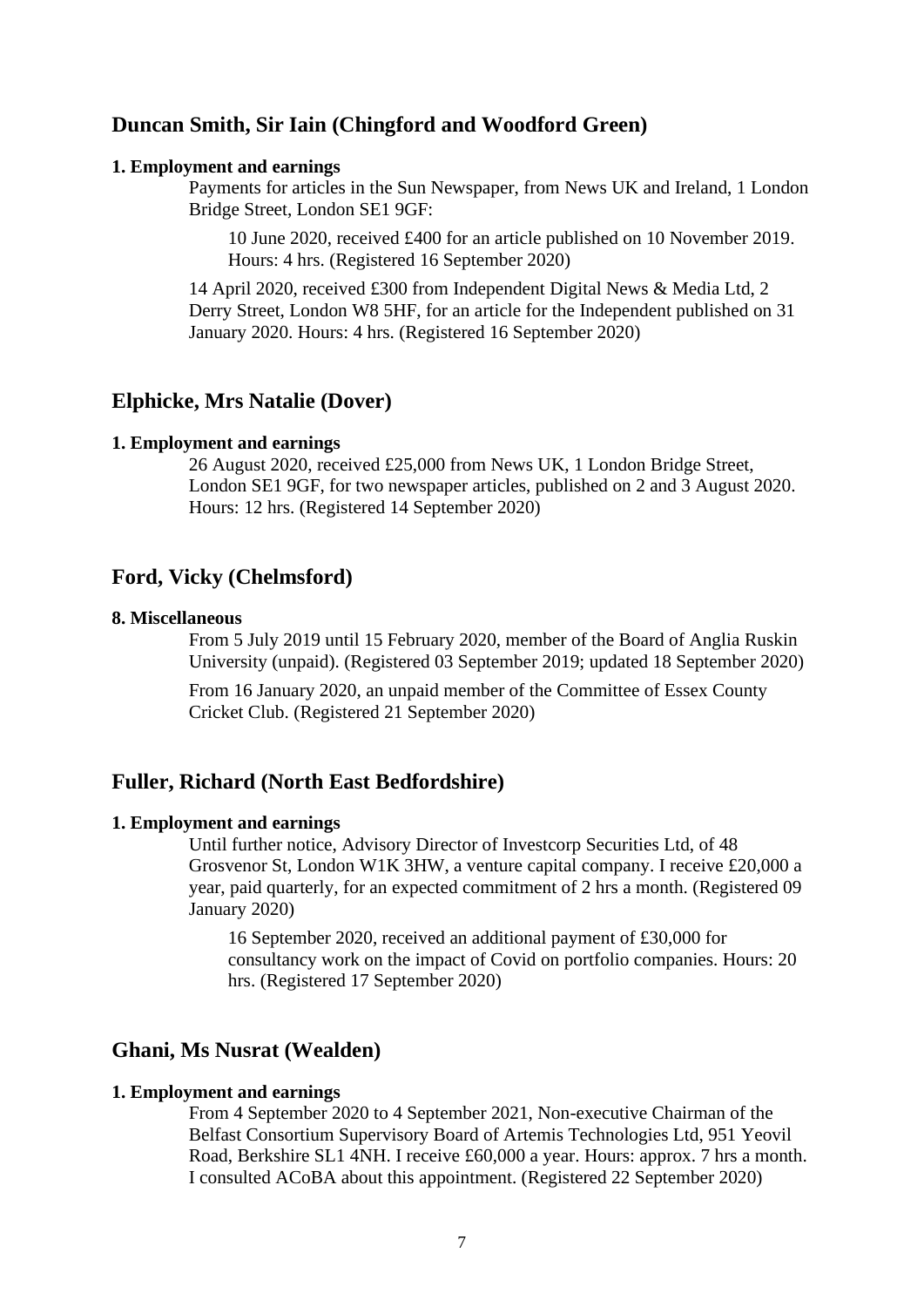# **Gill, Preet Kaur (Birmingham, Edgbaston)**

#### **8. Miscellaneous**

From 10 September 2020, an ambassador for the Greater Birmingham Chambers of Commerce. This is an unpaid role. From 1 February 2018 to 10 September 2020, I was a Member of the Executive Committee. (Registered 09 June 2020; updated 16 September 2020)

### **Gillan, Dame Cheryl (Chesham and Amersham)**

#### **1. Employment and earnings**

Payments from Ipsos MORI, 3 Thomas More Square, London E1W 1YW, for surveys. All fees paid direct to charity:

25 July 2020, payment of £250. Hours: 1 hr. (Registered 24 September 2020)

# **Goodwill, Mr Robert (Scarborough and Whitby)**

#### **7. (i) Shareholdings: over 15% of issued share capital**

From 21 September 2020, 76 Warwick Way Ltd; a company which owns a property freehold. (Registered 23 September 2020)

### **Grady, Patrick (Glasgow North)**

#### **1. Employment and earnings**

Payments from Savanta ComRes, 3 Melville Street, Edinburgh EH3 7PE, for opinion surveys:

10 March 2020, payment of £75 for a survey completed on 10 January 2020. Hours: 30 mins. (Registered 16 September 2020)

11 May 2020, payment of £75 for a survey completed on 12 March 2020. Hours: 30 mins. (Registered 16 September 2020)

20 May 2020, payment of £75 for a survey completed on 10 February 2020. Hours: 30 mins. (Registered 16 September 2020)

9 June 2020, payment of £75 for a survey completed on 1 May 2020. Hours: 30 mins. (Registered 16 September 2020)

5 August 2020, payment of £75 for a survey on 1 June 2020. Hours: 30 mins. (Registered 16 September 2020)

9 September 2020 payment of £75 for a survey completed on 27 July 2020. Hours: 30 mins. (Registered 16 September 2020)

Payment of £75 expected for a survey completed on 14 September 2020. Hours: 30 mins. (Registered 16 September 2020)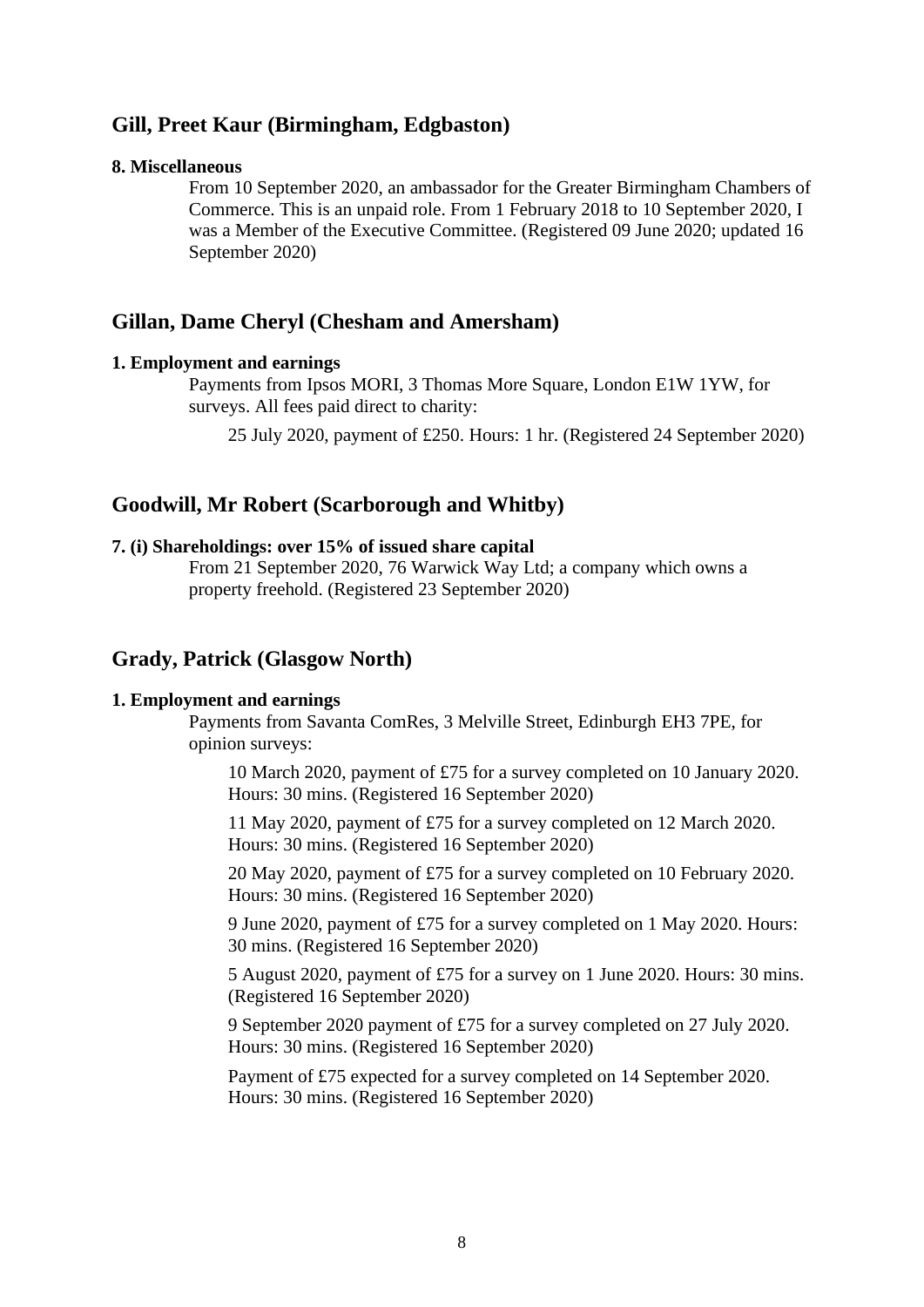Payments from YouGov, 50 Featherstone Street, London EC1Y 8RT, for opinion surveys:

9 July 2020, payment of £70. Hours: 30 mins. (Registered 16 September 2020)

31 July 2020, payment of £100. Hours: 30 mins. (Registered 16 September 2020)

11 September 2020, payment of £100. Hours: 30 mins. (Registered 16 September 2020)

Payment of £100 expected for a survey completed on 8 September 2020. Hours: 30 mins. (Registered 16 September 2020)

# **Gray, James (North Wiltshire)**

#### **1. Employment and earnings**

Payments from YouGov, 50 Featherstone Street, London EC1Y 8RT, for completing online surveys:

12 February 2020, payment of £110. Hours: 25 mins. (Registered 28 September 2020)

31 July 2020, payment of £100. Hours: 25 mins. (Registered 28 September 2020)

11 September 2020, payment of £100. Hours: 25 mins. (Registered 28 September 2020)

# **Harrison, Trudy (Copeland)**

### **2. (a) Support linked to an MP but received by a local party organisation or indirectly via a central party organisation**

Name of donor: Cayzer Trust Address of donor: Cayzer House, 30 Buckingham Gate, London SW1E 6NN Amount of donation or nature and value if donation in kind: £7,500 Donor status: company, registration 4987694 (Registered 18 September 2020)

# **Hunt, Tom (Ipswich)**

#### **1. Employment and earnings**

Payment of £250 expected from Ipsos MORI, 3 Thomas More Square, London E1W 1YW, for a survey completed on 10 September 2020. Hours: 1.5 hrs. (Registered 15 September 2020)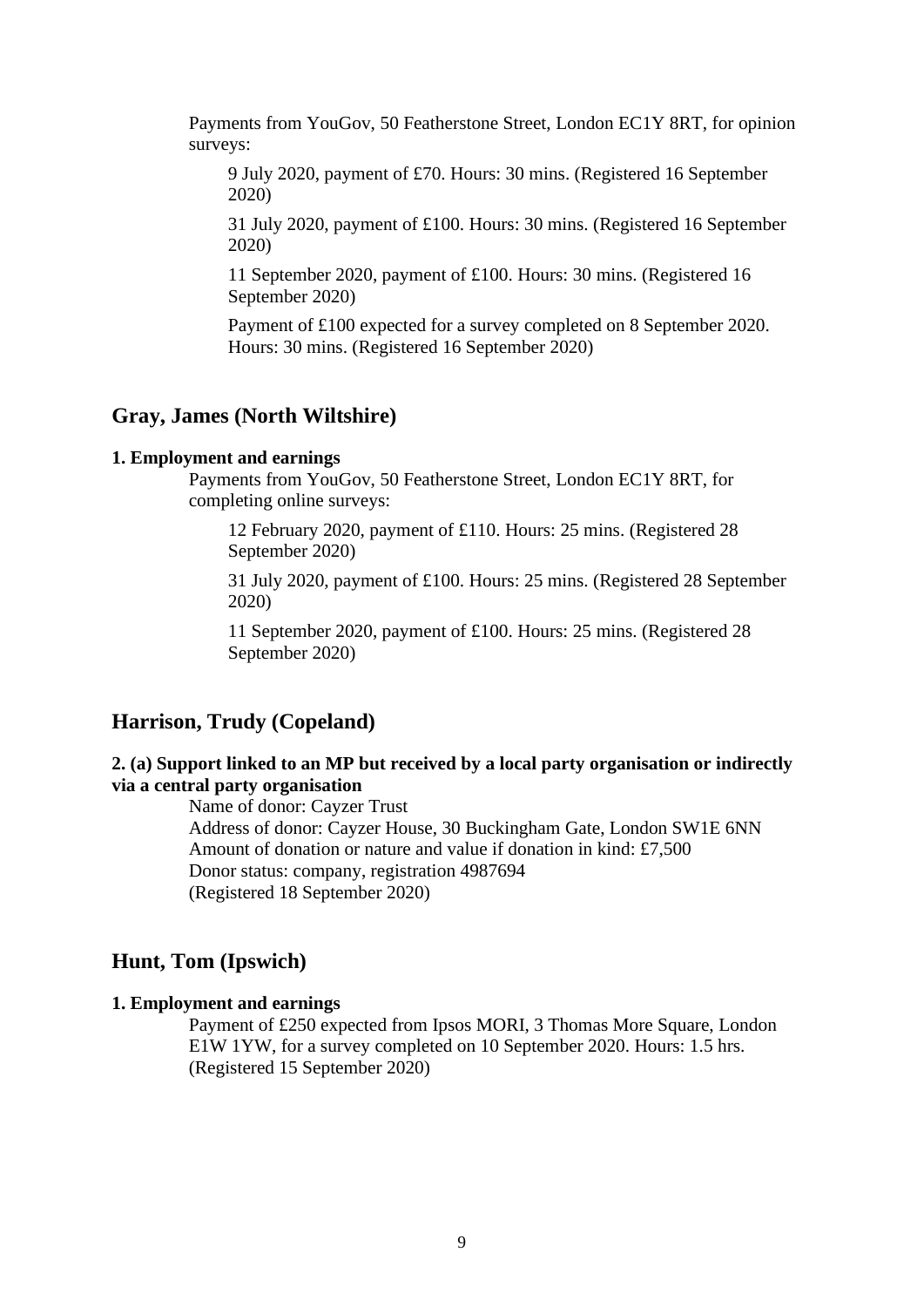# **Jenkin, Sir Bernard (Harwich and North Essex)**

#### **1. Employment and earnings**

Payments from Aros Corporation Limited, 112 Eversleigh Road, London SW11 5XB, (formerly Envoy Media, 11 Grosvenor Crescent, London SW1X 7EE), for regular column in Diplomat Magazine. Two hours work per month:

Payment of £325 expected for an article written on 5 September 2020. Hours: 2 hrs. (Registered 18 September 2020)

Payment of £250 expected from MACE Media Ltd, 8A Lower Grosvenor Place, London SW1W 0EN, for an article written for MACE magazine on 9 September 2020. Hours: 1.5 hrs. (Registered 18 September 2020)

Payments from the Telegraph Media Group Ltd, 111 Buckingham Palace Road, London SW1W 0DT, for articles for the Daily Telegraph:

Payment of £250 expected for an article written on 10 September 2020. Hours: 1.5 hrs. (Registered 18 September 2020)

Payment of £350 expected for an article written on 20 September 2020. Hours: 3 hrs. (Registered 21 September 2020)

# **Knight, Julian (Solihull)**

#### **1. Employment and earnings**

Payments from YouGov, 50 Featherstone Street, London EC1Y 8RT, for completing surveys:

11 September 2020, received £100. Hours: 1 hr. (Registered 17 September 2020)

### **Lammy, Mr David (Tottenham)**

### **1. Employment and earnings**

28 August 2020, received £737 from Tufts University, 96 Packard Avenue, Medford, MA 02155, for speaking at a Tufts University event on Race, Justice & Equality on 24 July 2020. Hours: 2.5 hrs including preparation. (Registered 18 September 2020)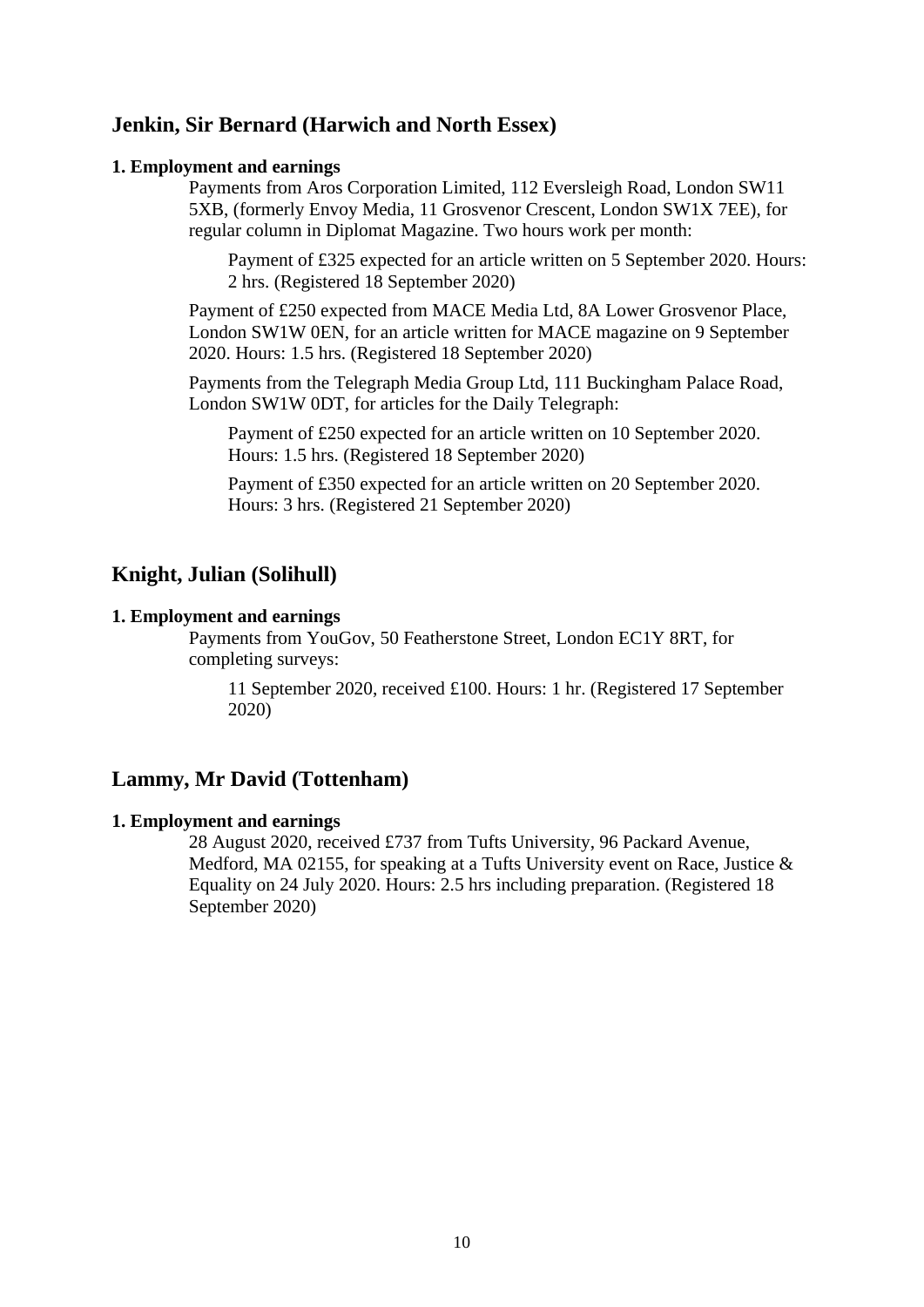# **Lewer, Andrew (Northampton South)**

#### **1. Employment and earnings**

Payments from Savanta ComRes, 3 Melville Street, Edinburgh EH37PE, for surveys:

30 March 2020, received £75. Hours: 30 mins. (Registered 18 September 2020)

4 June 2020, received £75. Hours: 30 mins. (Registered 18 September 2020) 18 March 2020, received £75. Hours: 30 mins. (Registered 18 September 2020)

5 August 2020, received £75. Hours: 30 mins. (Registered 18 September 2020)

9 September 2020, received £75. Hours: 30 mins. (Registered 18 September 2020)

Payments from YouGov, 50 Featherstone Street, London EC1Y 8RT, for surveys:

25 February 2020, received £110. Hours: 30 mins. (Registered 25 September 2020)

9 July 2020, received £70. Hours: 30 mins. (Registered 25 September 2020)

31 July 2020, received £100. Hours: 30 mins. (Registered 25 September 2020)

11 September 2020, received £100. Hours: 30 mins. (Registered 25 September 2020)

# **Lewis, Brandon (Great Yarmouth)**

#### **2. (b) Any other support not included in Category 2(a)**

Name of donor: Bateman Groundworks Ltd Address of donor: 4 Octagon Business Park Hospital Road, Little Plumstead, Norwich NR13 5FH Amount of donation or nature and value if donation in kind: £6,000 paid in monthly instalments of £1,500 from 1 September 2020 until 1 December 2020 Date received: 1 September 2020 to 1 December 2020 Date accepted: 1 September 2020 Donor status: company, registration 03431388 (Registered 16 September 2020)

# **Lopez, Julia (Hornchurch and Upminster)**

### **1. Employment and earnings**

Payments from YouGov, 50 Featherstone St, London EC1Y 8RT for completing opinion surveys. These fees are used to help defray costs incurred by my office and me in fulfilling my duties as an MP.

11 September 2020, payment of £100. Hours: 30 mins. (Registered 21 September 2020)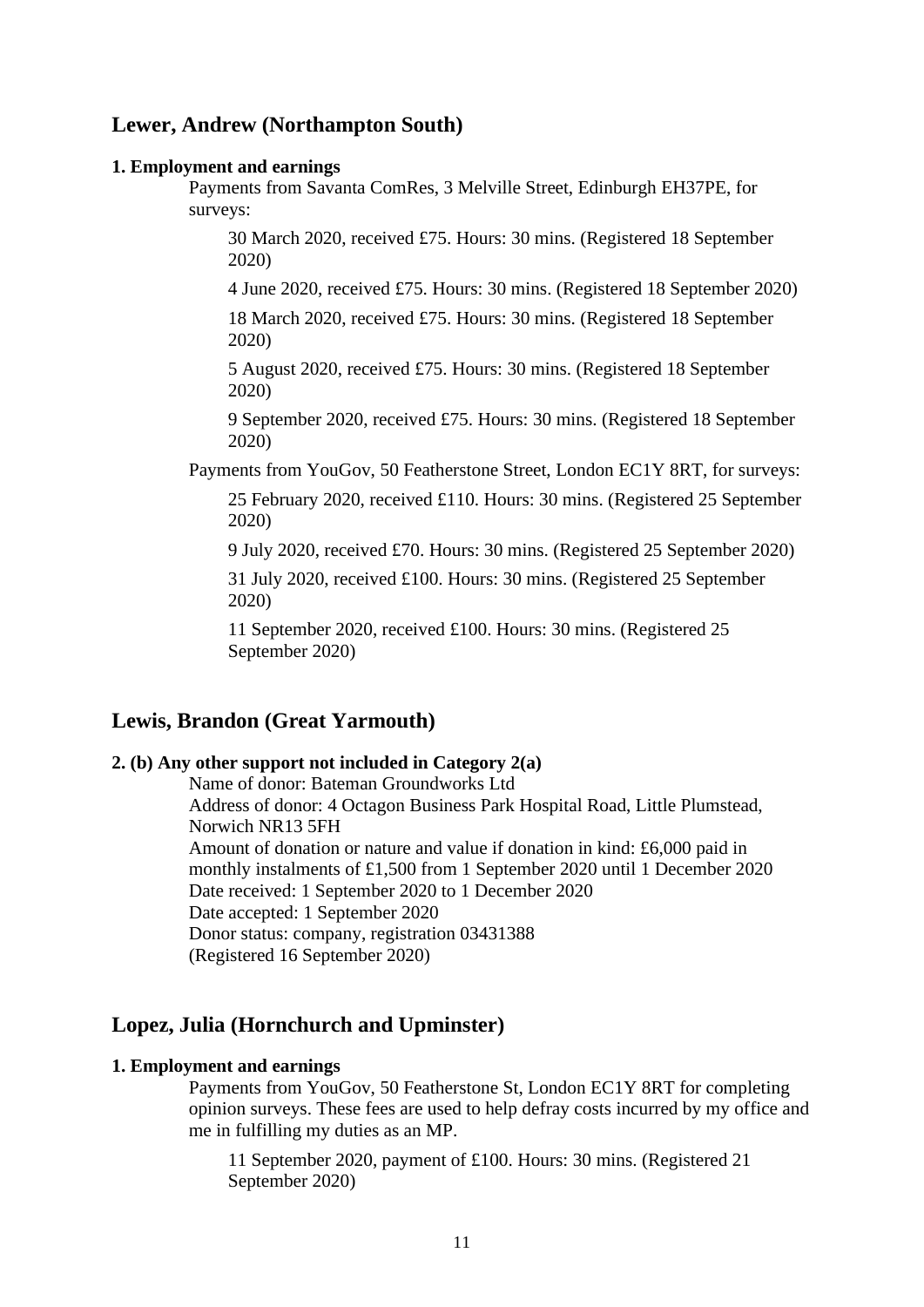# **Moran, Layla (Oxford West and Abingdon)**

### **2. (a) Support linked to an MP but received by a local party organisation or indirectly via a central party organisation**

Name of donor: Hugo Brunner Address of donor: private Amount of donation, or nature and value if donation in kind: £2,400 paid in monthly instalments of £200 between January 2020 and December 2020 Donor status: individual (Registered 25 September 2020) Name of donor: Jessica Frankopan

Address of donor: private Amount of donation, or nature and value if donation in kind: £2,400 paid in monthly instalments of £200 between January 2020 and December 2020 Donor status: individual (Registered 25 September 2020)

Name of donor: Jane MacTaggart Address of donor: private Amount of donation, or nature and value if donation in kind: £1,200 in paid in monthly instalments of £100 between January 2020 and December 2020 Donor status: individual (Registered 25 September 2020)

Name of donor: Dermot Roaf Address of donor: private Amount of donation, or nature and value if donation in kind: £1,800 in paid in monthly instalments of £150 between January 2020 and December 2020 Donor status: individual (Registered 25 September 2020)

# **Nicolson, John (Ochil and South Perthshire)**

### **1. Employment and earnings**

Payments from News UK, 1 London Bridge Street, London SE1 9GF, for hosting a radio show:

11 September 2020, received £3,000. Hours: 15 hrs. (Registered 16 September 2020)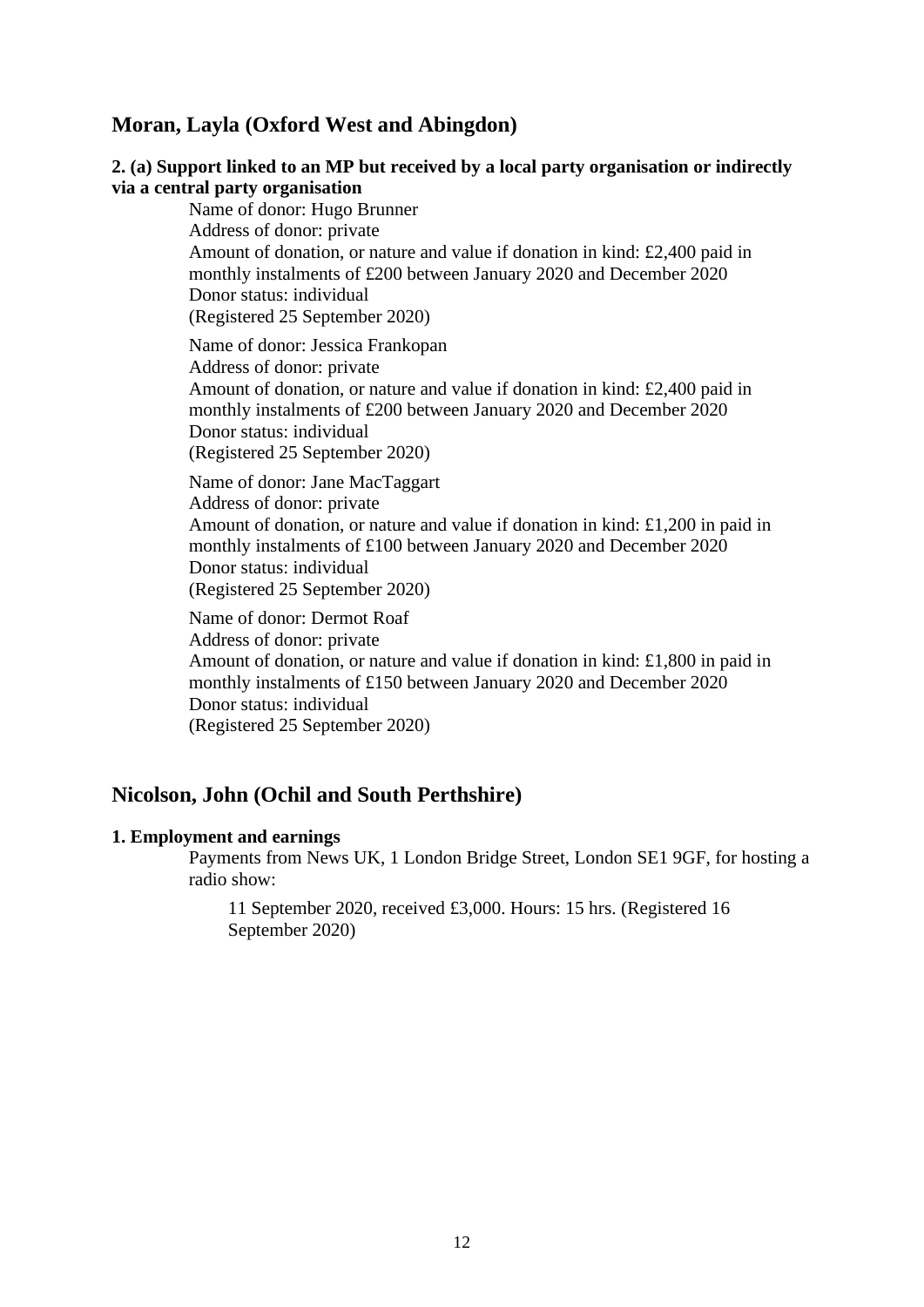# **Paisley, Ian (North Antrim)**

#### **4. Visits outside the UK**

*Name of donor: Coco Collection Resorts Address of donor: Kuda, Hithi Island, Maldives Estimate of the probable value (or amount of any donation): for myself and three family members, accommodation and board costing £4,065,38, with complimentary in-country sea transfers. Destination of visit: Coco Bodu Hithi Island resort, The Maldives Dates of visit: 30 October to 4 November 2016 Purpose of visit: family holiday This is a late register entry to which the rectification procedure was applied on 13 July 2020. Paragraph 15 of Chapter 4 of the Guide to the Rules applies. (Registered 28 September 2020)*

### **Phillipson, Bridget (Houghton and Sunderland South)**

#### **1. Employment and earnings**

Payments from Savanta ComRes, 3 Melville Street, Edinburgh EH3 7PE, for completing opinion surveys. All fees paid direct to Houghton and Sunderland South Constituency Labour Party:

10 March 2020, payment of £75 for a survey on 28 January 2020. Hours: 10 mins. (Registered 28 September 2020)

7 April 2020, payment of £75 for a survey on 18 February 2020. Hours: 10 mins. (Registered 28 September 2020)

1 June 2020, payment of £75 for a survey on 23 March 2020. Hours: 10 mins. (Registered 28 September 2020)

14 July 2020, payment of £75 for a survey on 10 July 2020. Hours: 10 mins. (Registered 28 September 2020)

9 September 2020, payment of £75 for a survey on 8 September 2020. Hours: 10 mins. (Registered 28 September 2020)

### **Shelbrooke, Alec (Elmet and Rothwell)**

### **1. Employment and earnings**

Payments from Ipsos MORI, 3 Thomas More Square, London E1W 1YW, for completing surveys:

21 September 2020, received £250. Hours: 1 hr 15 mins. (Registered 21 September 2020)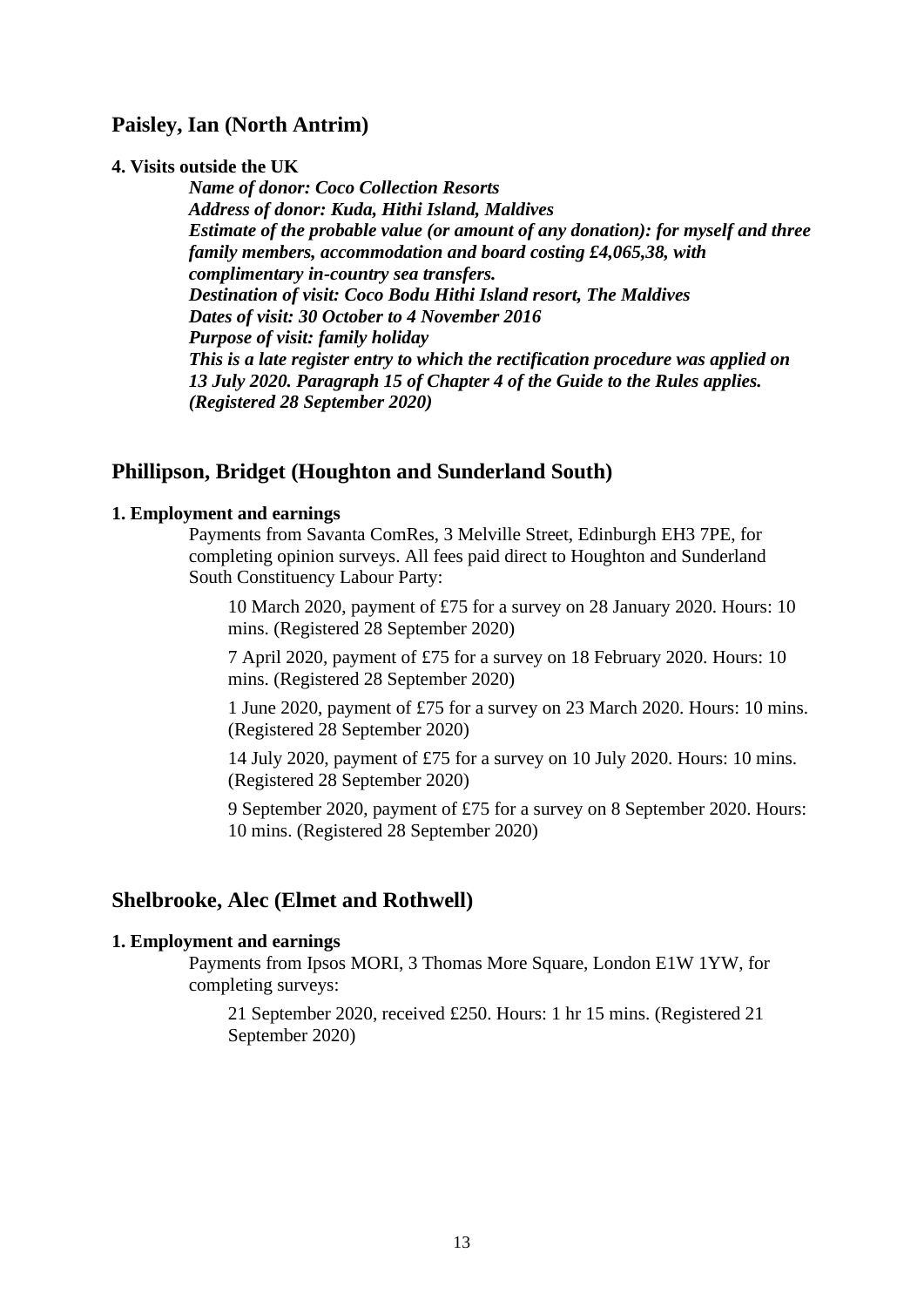# **Simmonds, David (Ruislip, Northwood and Pinner)**

#### **1. Employment and earnings**

Payments from YouGov, 50 Featherstone St, London EC1Y 8RT, for completing opinion polls:

21 April 2020, received £50. Hours: approx. 1 hr. (Registered 22 September 2020)

21 April 2020, received £100. Hours: approx. 1 hr. (Registered 22 September 2020)

21 April 2020, received a further payment of £100. Hours: approx. 1 hr. (Registered 22 September 2020)

9 July 2020, received £70. Hours: approx. 1 hr. (Registered 22 September 2020)

31 July 2020, received £100. Hours: approx. 1 hr. (Registered 22 September 2020)

31 July 2020, received a further payment of £100. Hours: approx. 1 hr. (Registered 22 September 2020)

11 September 2020, received £100. Hours: approx. 1 hr. (Registered 22 September 2020)

# **Slaughter, Andy (Hammersmith)**

#### **1. Employment and earnings**

Payments from YouGov, 50 Featherstone Street, London EC1Y 8RT, for opinion surveys. All fees paid direct to my constituency party:

11 September 2020, payment of £100. Hours: 20 mins. (Registered 24 September 2020)

# **Smith, Cat (Lancaster and Fleetwood)**

### **2. (b) Any other support not included in Category 2(a)**

Name of donor: The Methodist Church Address of donor: 25 Marylebone Road, London. NW1 5JR Amount of donation or nature and value if donation in kind: Services of a voluntary intern for two and a half days a week in my parliamentary office. The intern will receive a bursary of £916 per month, total value £9,167 Date received: 21 September 2020 to 22 July 2021 Date accepted: 21 September 2020 Donor status: unincorporated association (Registered 21 September 2020)